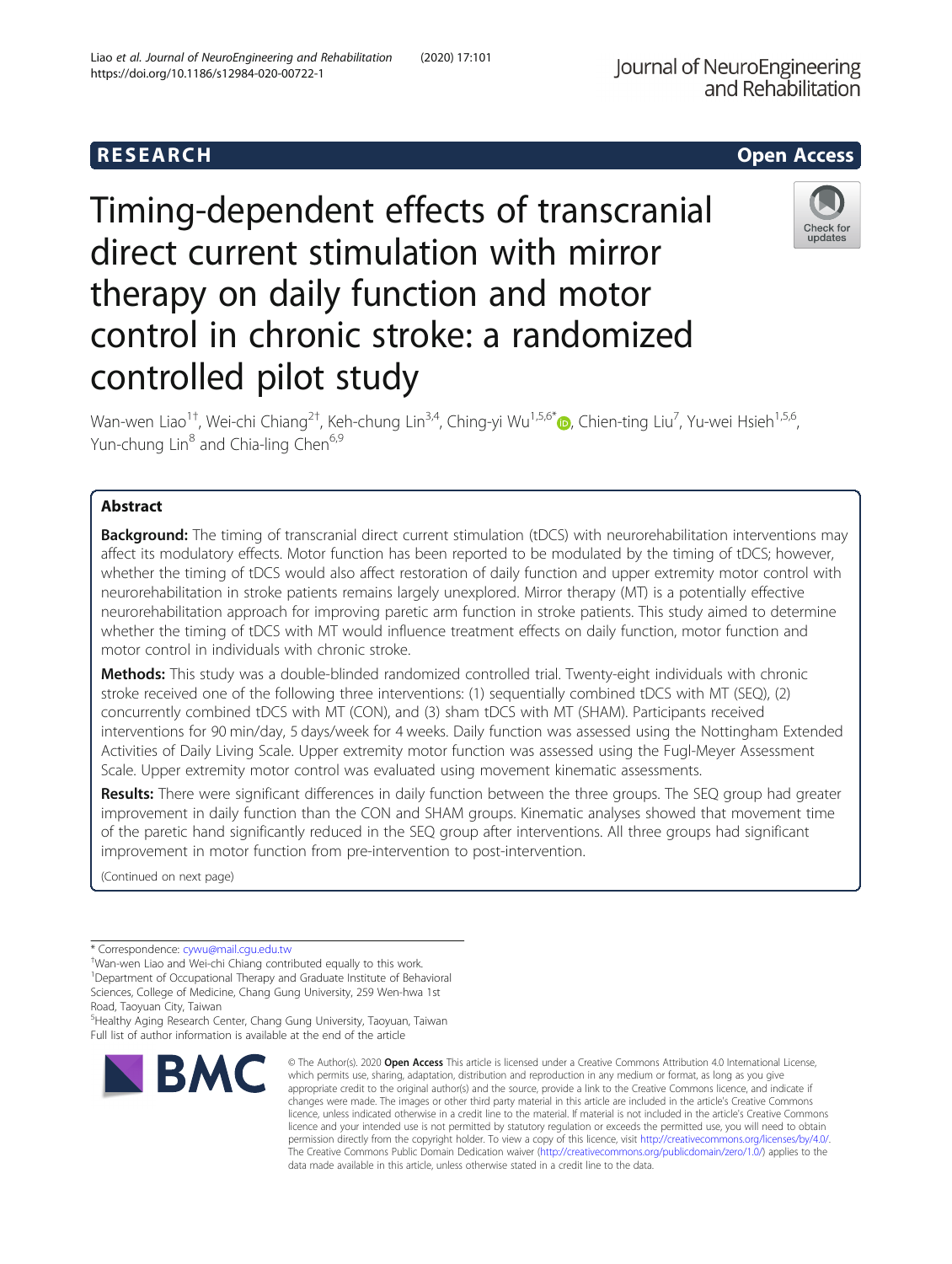## (Continued from previous page)

**Conclusion:** The timing of tDCS with MT may influence restoration of daily function and movement efficiency of the paretic hand in chronic stroke patients. Sequentially applying tDCS prior to MT seems to be advantageous for enhancing daily function and hand movement control, and may be considered as a potentially useful strategy in future clinical application.

**Trial registration:** ClinicalTrials.gov Identifier: [NCT02827864](https://clinicaltrials.gov/ct2/show/study/NCT02827864?term=NCT02827864&draw=2&rank=1). Registered on 29th June, 2016.

Keywords: Timing-dependent effect, Transcranial direct current stimulation, Mirror therapy, Stroke, Activities of daily living, Upper extremity kinematics

## Introduction

Stroke remains one of the leading causes of long-term disability [\[1](#page-8-0)]. Most stroke patients have difficulties performing every day activities due to paresis of upper limbs, which results in impaired activities of daily living (ADL) and reduced quality of life  $[2, 3]$  $[2, 3]$  $[2, 3]$  $[2, 3]$ . Identifying strategies that can facilitate functional recovery is thus an important goal for stroke rehabilitation. In recent years, several neurorehabilitation approaches have been developed to augment functional recovery, for example repetitive, task-oriented training and non-invasive brain stimulation (NIBS) [[4,](#page-9-0) [5](#page-9-0)]. Repetitive, task-oriented training emphasizes repetitive practice of task-related arm movements to facilitate motor relearning and restore correct movement patterns [[6\]](#page-9-0). On the other hand, noninvasive brain simulation aims to maximize brain plasticity by externally applying electrical stimulation to modulate cortical excitability [[7\]](#page-9-0). Since these two types of approaches individually have been shown to improve stroke recovery, it has been proposed that a synergistic approach that combines both of them may further augment overall treatment effects [[8,](#page-9-0) [9\]](#page-9-0).

Mirror therapy (MT) is one type of repetitive taskoriented training that has been widely used in clinical and research settings [[10\]](#page-9-0). During MT training, a mirror is positioned in between the paretic and non-paretic arm. The paretic arm is behind the mirror and participants can only see the non-paretic arm and its mirror reflection. Participants are required to focus their attention on the mirror reflection and imagine it is the paretic arm while performing bilateral movements as simultaneously as possible. This mirrored visual feedback is hypothesized to restore the efferent-afferent loop that is damaged after stroke and facilitate re-learning of correct movement patterns [[11](#page-9-0)]. MT has been demonstrated to reduce arm impairment and improve sensorimotor function and quality of life in individuals with stroke [[10](#page-9-0)–[13\]](#page-9-0).

Transcranial direct current stimulation (tDCS) is a commonly used NIBS technique in stroke rehabilitation. tDCS applies weak direct current to the scalp to modulate brain excitability [\[14](#page-9-0)]. This weak direct current gradually changes neural membrane potentials to facilitate depolarization (excitation) or hyper-polarization

(inhibition) of the neurons to enhance plasticity of the brain [\[15](#page-9-0)]. tDCS has been demonstrated to modulate neural networks and enhance motor learning in stroke patients [\[7](#page-9-0), [16](#page-9-0)–[18\]](#page-9-0). Although tDCS can be used alone, it is often combined with other rehabilitation approaches to boost responses of the brain to therapies [[8,](#page-9-0) [19](#page-9-0), [20](#page-9-0)]. A recent meta-analysis further showed that combining tDCS with rehabilitation interventions could produce greater treatment effects on recovery of motor function than tDCS alone in stroke patients [[21\]](#page-9-0).

Combining tDCS with MT is a potentially promising approach to not only augment neural responses of the brain but also increase treatment benefits of MT. Nevertheless, one crucial factor that needs to be considered when combining tDCS with MT is the timing of tDCS [[22\]](#page-9-0). tDCS can be applied prior to MT (i.e., offline tDCS) or concurrently with MT (i.e., online tDCS). To our knowledge, only two studies have examined the synergistic effects of combined tDCS with MT in chronic stroke patients [\[23,](#page-9-0) [24](#page-9-0)]. Cho et al. (2015) applied tDCS prior to MT or motor training without mirror reflection. They found significant improvements in manual dexterity and grip strength in the combined tDCS with MT group, suggesting that sequentially applying tDCS prior to MT could improve motor function. By contrast, Jin et al. (2019) delivered tDCS prior to or concurrently with MT and found advantageous effects on hand function in the concurrent tDCS with MT group. The conflicting results between these two studies indicated further needs to explore the interaction effects of the timing of tDCS with MT to determine the optimal combination strategy.

The important factor to consider when examining the effects of combined tDCS with MT is the treatment outcomes, especially for outcomes that are related to daily activities. ADL such as the basic ADL and complex instrumental ADL (IADL) are essential for independent living and well-being of stroke patients. Therefore, restoring daily function should be one of the priority goals of stroke rehabilitation. However, the previous two studies only examined the effects of combined tDCS with MT on motor function [[23,](#page-9-0) [24\]](#page-9-0). No studies to date have examined the timing-dependent effects of tDCS with MT on daily function in chronic stroke patients.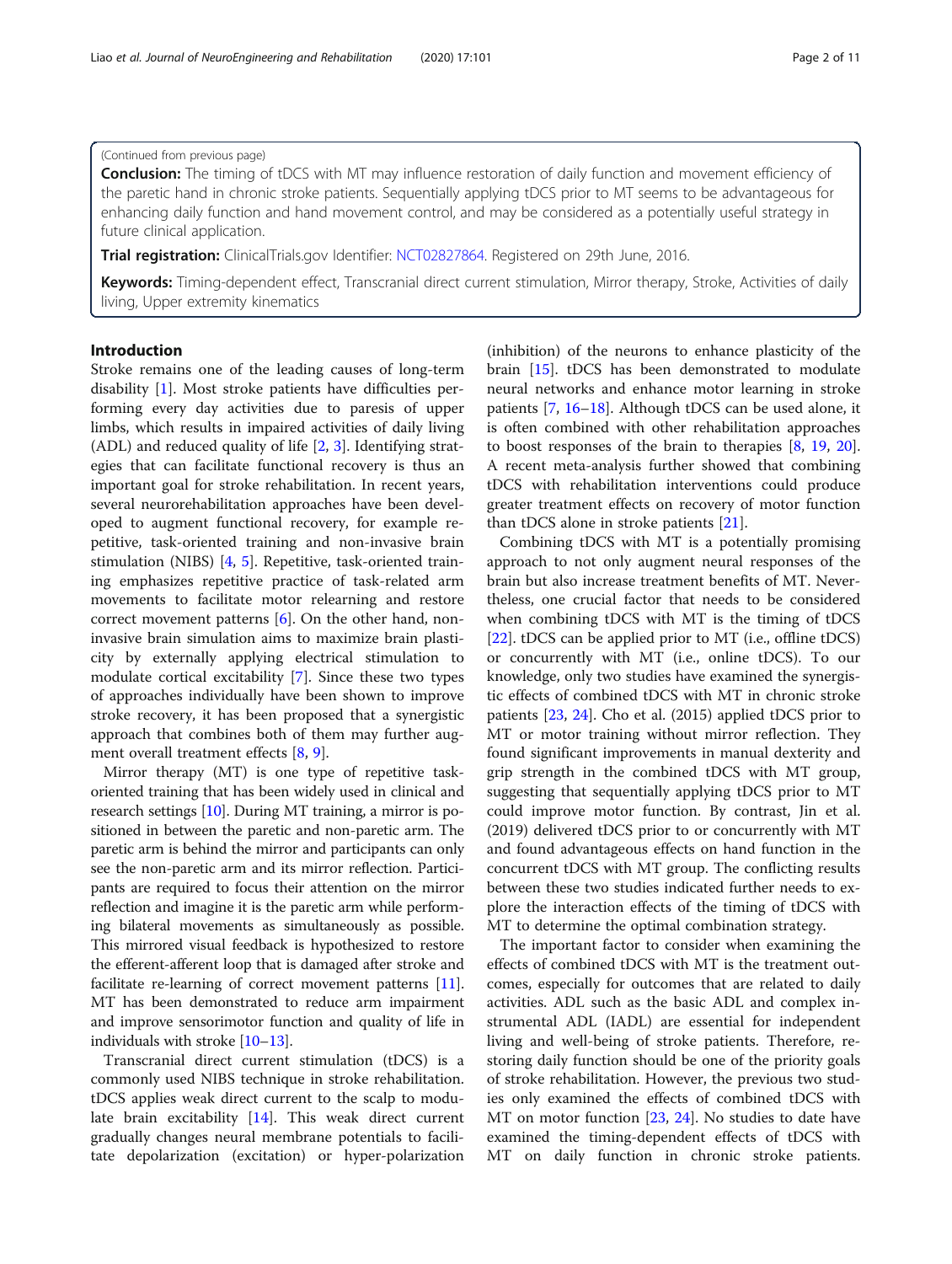Whether the timing of tDCS can affect restoration of daily function with MT remains uncertain.

In addition to daily function, investigating arm movement kinematics changes with respect to the timing of tDCS with MT is also critical for determining the optimal combination strategy. Movement kinematics of the arms can provide information of whether true behavioral changes or compensation strategies occur during training [[25,](#page-9-0) [26\]](#page-9-0). However, the two previous studies included only clinical motor function measurements [[23,](#page-9-0) [24](#page-9-0)]. While these clinical measurements can inform clinicians/researchers of motor function changes, they may not necessarily capture spatial and temporal characteristics of movement as well as motor control strategies changes after the combined interventions [[26,](#page-9-0) [27](#page-9-0)]. Assessing movement kinematics changes with respect to the timing of tDCS with MT would help to unravel the benefits of combined approach on motor control of the paretic arm.

The purpose of this study was to examine the timingdependent effects of tDCS with MT on daily function, upper extremity motor function and motor control in chronic stroke patients. The tDCS was applied sequentially prior to MT (i.e., sequentially combined tDCS with MT group, SEQ) or concurrently with MT (i.e., concurrently combined tDCS with MT, CON). The sham tDCS with MT was used as the control condition. In addition to motor function outcomes, we further included the ADL/IADL measurement and movement kinematics assessments. We hypothesized that the SEQ and COM groups would demonstrate differential improvements in daily function, motor function and motor control.

## Methods

## Participants

Individuals with stroke were recruited from medical centers in Taiwan. The inclusion criteria were (1) a firstever unilateral stroke, (2) Age above 18 years old, (3) stroke onset more than 6 months, (4) Fugl-Meyer assessment (FMA) scores between 20 and 56, indicating moderate to mild impairments [\[28\]](#page-9-0), (5) no severe muscle spasticity at the paretic arm at all joints (the Modified Ashworth Scale scores  $<$  3), and (6) adequate cognitive function to follow instructions (the Mini Mental State Examination  $\geq 24$ ). The exclusion criteria were (1) participation in any drug or rehabilitation projects/experiments in the past 6 months, (2) had Botulinum toxin injections in the past 3 months, (3) severe vision or visual perception impairments (e.g., neglect and poor visual field) as assessed by the National Institutes of Health Stroke Subscale, (4) concomitant neurologic, neuromuscular or orthopedic conditions such as brain tumor and Parkinson's disease, and (5) any contradictions to NIBS [[29\]](#page-9-0). All participants gave their written informed consent

before participating in this study. This study was approved by the Institutional Review Board of Chang Gung Memorial Hospital, Taoyuan, Taiwan. All study procedures were conducted in accordance with the Declaration of Helsinki.

### Design

This study was a double-blinded, randomized controlled trial with pre-intervention and post-intervention assessments (Fig. [1\)](#page-3-0). Participants were stratified based on their initial upper extremity impairment levels (FMA scores 20–35 vs. 36–56)  $\begin{bmatrix} 30 \\ 30 \end{bmatrix}$  and randomly allocated to 3 groups: (1) sequential combination of tDCS with MT (SEQ), (2) concurrent combination of tDCS with MT (CON), and (3) sham tDCS with MT (SHAM). Randomization procedures were performed using a randomization table generated online (freely available at [http://www.randomizer.org/\)](http://www.randomizer.org/).

Participants were assessed within 1 week before and after interventions by the same raters that were not involved in training and blinded to the purpose and group allocation of this study. These raters were trained by senior occupational therapists and the principal investigator of this study to ensure they performed the assessments in a uniformed and standardized way. Outcome measures included clinical and kinematic assessments. The clinical and kinematic assessments were performed on two separate days within 1 week before and after interventions to minimize feeling of fatigue during assessments.

## Intervention protocols

All participants received one of the three interventions for 90 min/day, 5 days/week, for 4 weeks. The intervention flow was illustrated in Fig. [2](#page-3-0). The SEQ group received 20 min of anodal tDCS over the ipsilesional primary motor cortex (iM1) followed by 20 min of MT with sham tDCS and 20 min of MT alone. The CON group received sham tDCS during the first 20 min, followed by 20 min of MT concurrently with anodal tDCS on iM1 and 20 min of MT alone. The sham tDCS in the SEQ and CON groups was used to keep the tDCS setting consistent between SEQ and CON conditions to blind participants from group allocation and prevent them from noticing any differences in tDCS settings. For the SHAM group, the training/stimulation procedures were the same as those for the other two groups, except that there was only sham tDCS provided. There were 30 min of functional task practice performed after MT for all three groups.

#### tDCS protocol

A battery-driven direct current stimulator (neuroConn GmbH, Ilmenau, Germany) was used for delivering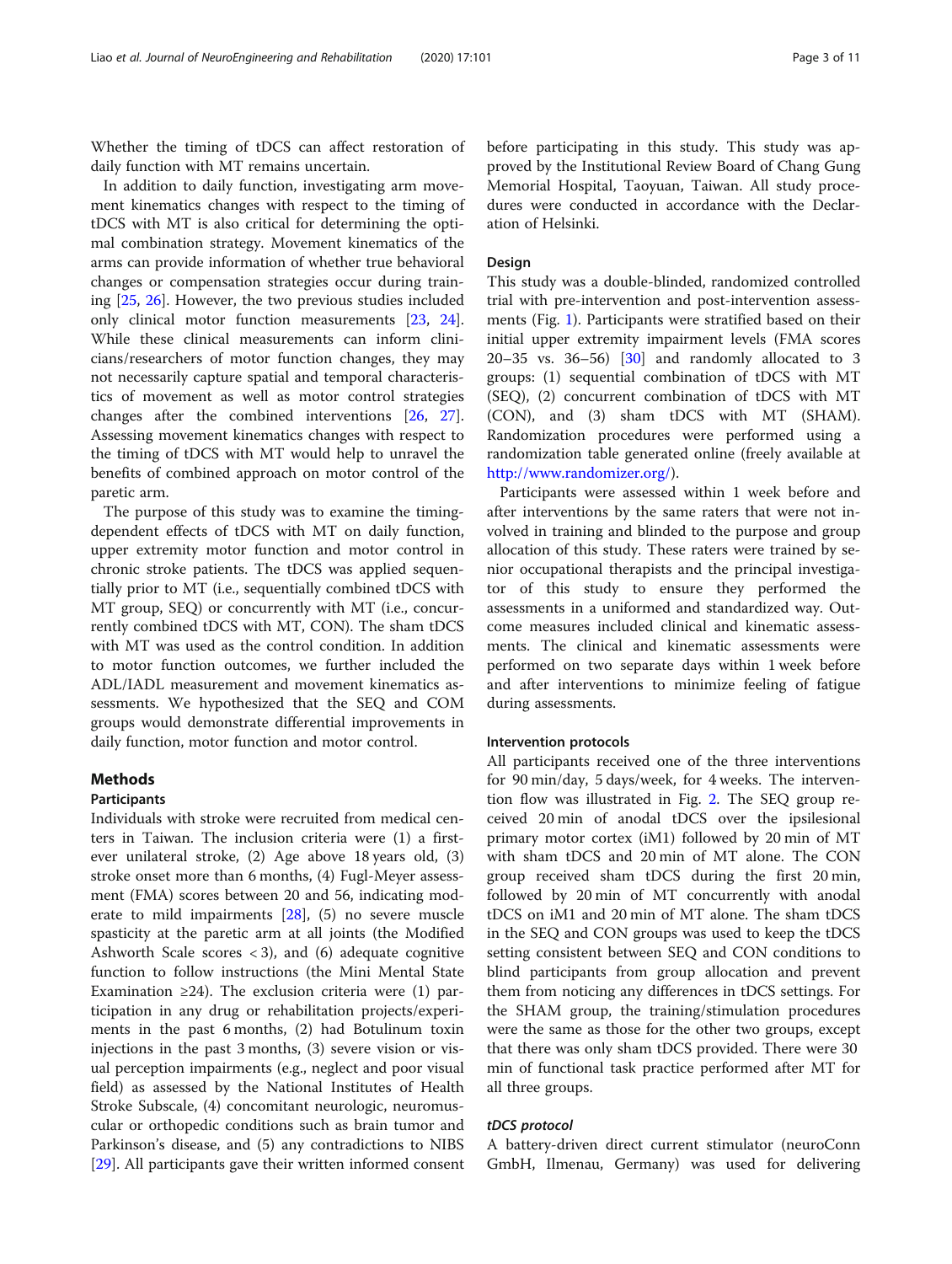<span id="page-3-0"></span>

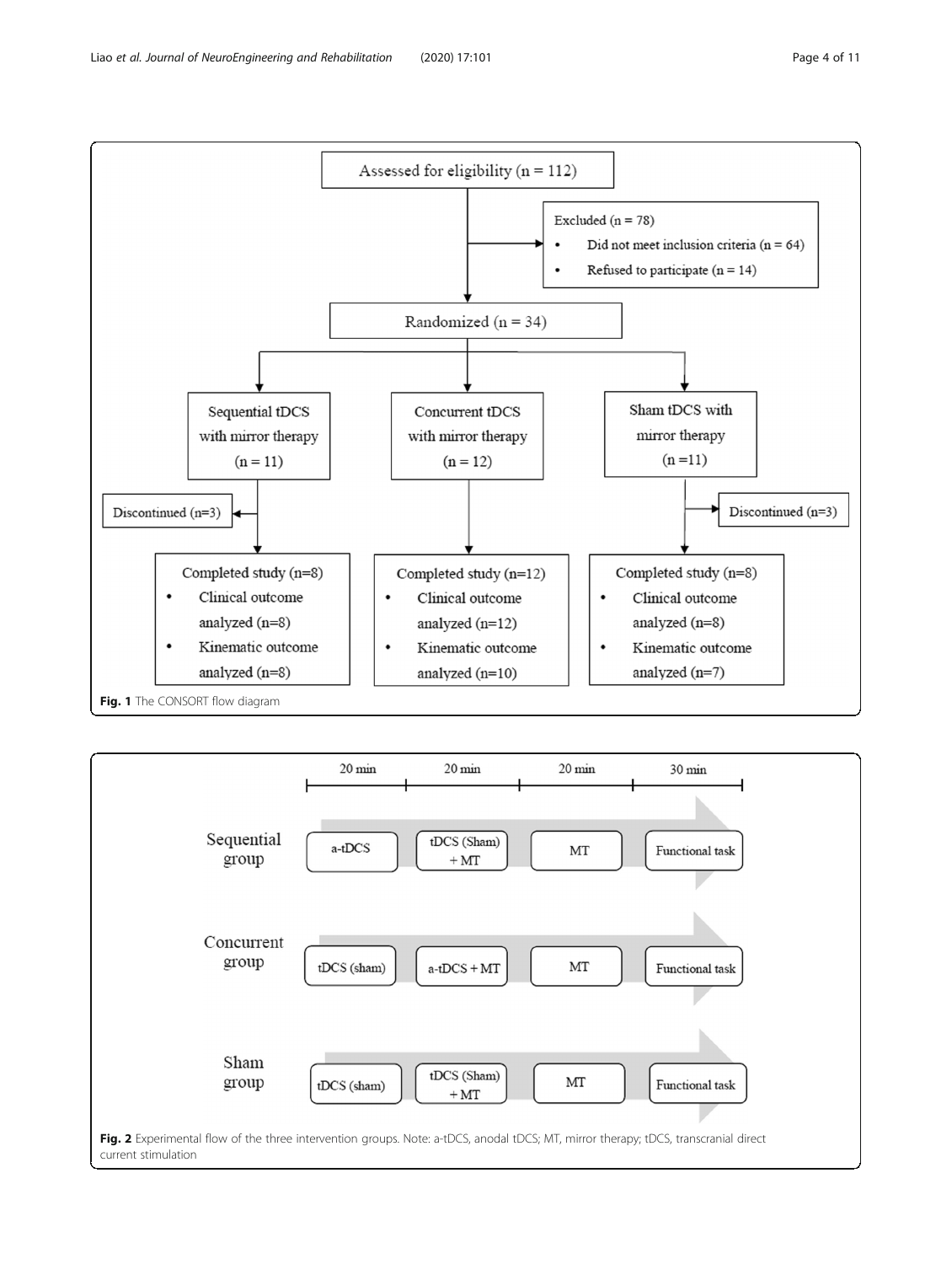anodal tDCS. The anode electrode was placed over the iM1, which was the C3/C4 location of the international 10–20 electroencephalogram (EEG) electrode system; while the cathode electrode was placed on the contralesional supraorbital area. The duration of tDCS was 20 min. The size of the electrodes was  $35 \text{ cm}^2$ , and the stimulation intensity was 2 mA, resulting in a current density of 0.057 mA/cm<sup>2</sup> [[31\]](#page-9-0), which was well within the current safety limit [\[32](#page-9-0)]. For the sham tDCS, the stimulation intensity was first ramped up to 2 mA in 15 s and then ramped down to 0 within the next  $30 s$  [ $33$ ].

The tDCS protocols vary in the literature in terms of stimulation type, duration, intensity, and treatment sessions [[7](#page-9-0), [34\]](#page-9-0). The anodal tDCS on the iM1 and the cathodal tDCS on contralesional M1 have been applied in stroke patients with a range of 10 to 30 min of stimulation and a range of stimulation intensity between 1 to 2 mA [\[7](#page-9-0), [34,](#page-9-0) [35\]](#page-9-0). The training sessions of combined tDCS with upper limb rehabilitation were between 14 to 30 sessions [\[7](#page-9-0), [34](#page-9-0), [35](#page-9-0)].

The tDCS protocol (2 mA of anodal tDCS for 20 min) used in this study was developed based on evidence in the literature [\[7,](#page-9-0) [34,](#page-9-0) [35\]](#page-9-0). We decided to use anodal tDCS because studies have shown that the anodal tDCS produced a more consistent modulation effects than the cathodal tDCS [[36](#page-9-0), [37](#page-9-0)]. The inter-individual variability was also lower using the anodal tDCS than the cathodal tDCS [\[36,](#page-9-0) [37](#page-9-0)]. Furthermore, anodal tDCS with an intensity of 2 mA and duration of 20 min was effective at increasing cortical excitability and producing long-lasting effects [\[37,](#page-9-0) [38](#page-9-0)]. Therefore, this tDCS protocol was implemented in the current study. Compared with the tDCS protocol of one previous study that examined the effects of combined tDCS with MT, the stimulation intensity and treatment sessions of our protocol were longer and only the lesioned cortex was stimulated in this study [[23\]](#page-9-0).

#### MT training and functional task practice

A mirror was placed in participants' sagittal plane during MT. Participants were required to look at the reflection of non-paretic arm in the mirror, imagined it as the paretic arm and performed bilateral arm movements as simultaneously as possible. The MT training consisted of (1) intransitive movements, including distal and proximal arm/hand movements such as wrist extension-flexion, forearm pronation-supination and elbow flexionextension, and (2) transitive movements, such as placing pegs in holes or flipping a card [[13\]](#page-9-0). The functional task training focused on practice of daily activities that were meaningful and important for the participants. The contents of functional tasks were designed based on each participant's main complaints about the tasks that were difficult to perform during daily activities. Examples of functional task practice included stabilizing a bowl with the paretic hand and scooping food with the non-paretic hand, grasping a cup with the paretic hand and bringing the cup toward the mouth, or wringing out water from a wet towel with both hands. Common daily objects, such as cups, bowls or towels were used for functional task practice based on the requirements of the tasks. Participants practiced three different kinds of functional tasks in 30 min [[13](#page-9-0)].

## Outcome measures

## Clinical outcome assessments

The Nottingham Extended Activities of Daily Living (NEADL) Scale was selected as the primary measure for evaluating the basic and instrumental ADL because it has been shown to have good psychometric properties (e.g. reliability and responsiveness) in stroke patients [[39\]](#page-9-0). In addition, the NEADL does not have significant floor and celling effects in stroke patients and therefore it can be used in a wide range of stroke patients [\[40](#page-9-0)]. The NEADL consists of 22 items within four categories of daily activities, including mobility, kitchen, domestic, and leisure activities. The NEADL scale uses a 4-point rating scale. Higher scores indicate greater functional independence.

The Fugl-Meyer assessment scale of upper extremity (FMA) was used to assess sensorimotor function of upper limbs in individuals with stroke [\[41\]](#page-9-0). FMA consists of 33 movements with scores ranging from 0 to 66. Higher FMA scores indicate less impairment of the paretic arm. The validity and reliability of FMA are good to excellent in stroke patients [[42\]](#page-9-0).

#### Movement kinematic assessments

A unilateral reaching task was used to assess movement kinematics of the paretic arm and trunk. Participants were seated in front of a table with the seat height adjusted to 100% of the lower leg length. Participants placed their paretic hands at a marked starting point at the edge of table with their elbow flexed at 90 degrees. During the unilateral reaching task, participants were required to reach to press a doorbell that was placed along their midsagittal plane at a distance of 1.25 times the arm length (defined as the distance between the medial border of the axilla and the midpoint of the styloid processes of ulna and radius) as quickly as they could.

A seven-camera motion analysis system (VICON MX; Oxford Metrics Inc., Oxford, England) was used to capture motions of the paretic arm and the trunk. Reflective markers were attached to the 7th cervical vertebra (C7) and 4th thoracic vertebra (T4) spinal processes, mid sternum, bilateral clavicular head, acromion of the shoulder, anterior aspect of the upper arm midway between the acromion and lateral epicondyle, lateral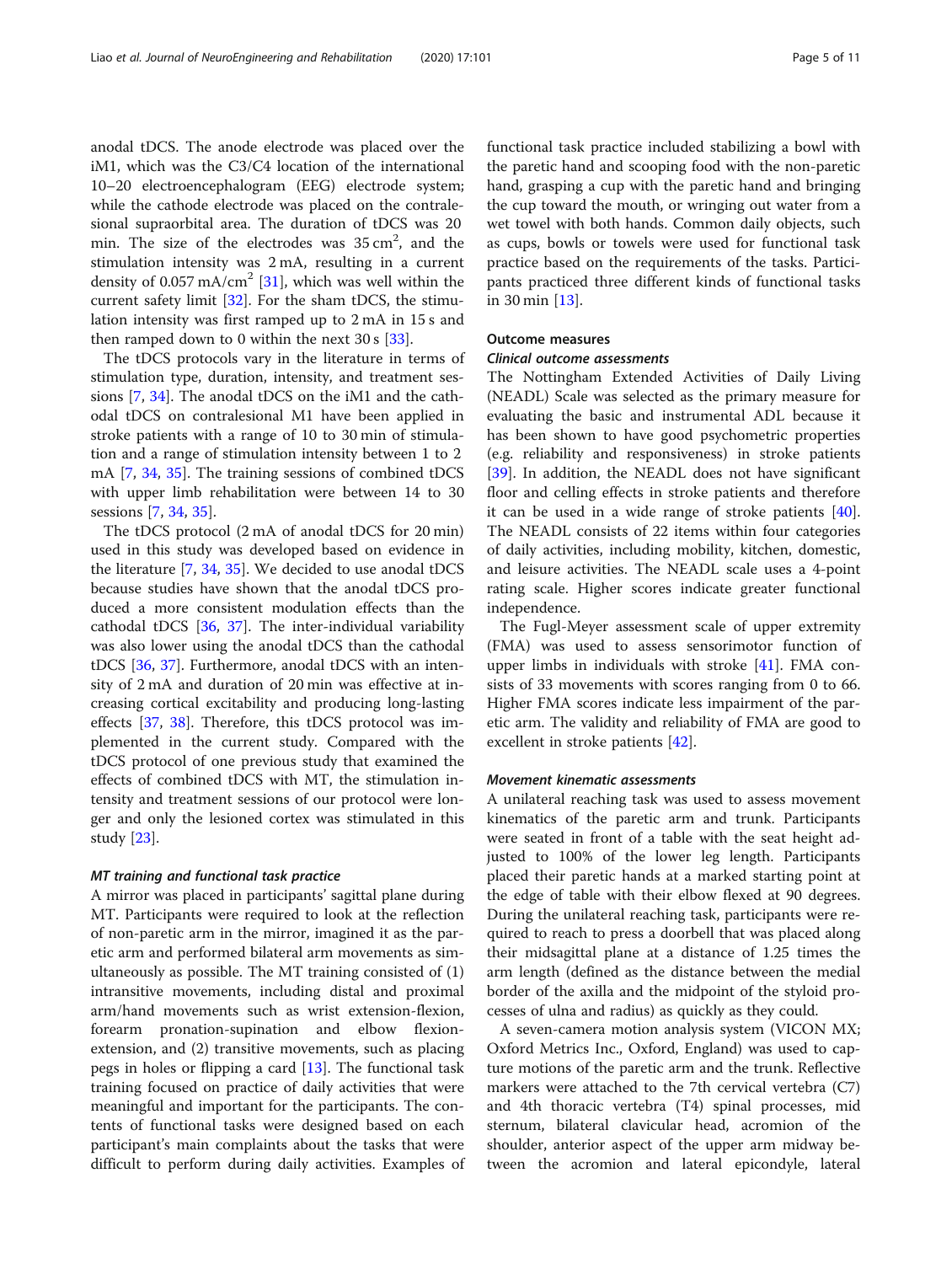epicondyle, ulnar and radial styloid processes, and the tip of thumb and index finger. Movements were recorded at 120 Hz and low-pass filtered at 5 Hz using a 2nd order Butterworth filter. A customized LabVIEW program (National Instruments Inc., Austin, TX) was used to process the kinematic data.

Kinematic outcome variables included the reaction time (RT), movement time (MT) and normalized total displacement (NTD). The hand marker (index finger) represented endpoint control and the sternal marker represented trunk control. Movement onset and offset were defined as the time point when the tangential velocity of the index finger/trunk rose above 5% and fell below 5% of the peak velocity of that trial [\[43](#page-9-0)]. RT was defined as the interval from the start signal to movement onset [\[44\]](#page-9-0) and represented temporal efficiency of generation and planning of actions. Movement time was defined as the duration between movement onset and offset and represented movement efficiency. Hand NTD was defined as the path length of the hand, and normalized by the straight distance between the hand at the start position and the target for each participant. Trunk NTD was defined as the displacement of the sternal marker from the initial position, and normalized by the straight distance from the initial to end position for each participant. NTD represented movement straightness [[45\]](#page-9-0). A smaller value of NTD indicated a more straight movement path.

#### Statistical analysis

The chi-square test and the analysis of variance were used to examine baseline demographic and clinical characteristics of participants between groups. A paired t-test was used to compare differences from pre-intervention to post-intervention for each group. Analysis of covariance was used to evaluate differences of treatment effects between groups. The pre-intervention scores of each outcome were treated as the covariate to control for potential baseline differences. The effect size of partial eta squared  $(\eta^2)$  was calculated for all outcome variables and represented the magnitude of changes between groups.  $\eta^2$ greater than 0.138 represented a large effect.  $\eta^2$  greater than 0.059 represented a moderate effect, and  $\eta^2$  greater than 0.01 represented a small effect  $[46]$ . The effect size d was also calculated for all outcomes and represented the magnitude of changes from pre- to post-intervention in each group  $[46]$  $[46]$  $[46]$ . Data were analyzed using SPSS 19.0 (IBM Corp., Armonk, NY). The alpha level was set at 0.05.

## Results

Thirty-four participants were enrolled in the study. Three participants in the SEQ group and three participants in the SHAM group did not complete interventions due to unexpected family events, lack of

transportation, work responsibilities, childcare commitments and no-show. Therefore, twenty-eight participants completed all training sessions. There were eight participants in the SEQ group, twelve participants in the CON group and eight participants in the SHAM group (Fig. [1\)](#page-3-0).

Participants' baseline demographics and clinical characteristics did not significantly differ between groups (Table [1\)](#page-6-0). All twenty-eight participants completed clinical assessments (i.e., FMA and NEADL) at preintervention and post-intervention. Among them, three participants (two participants in the CON group and one participant in the SHAM group) could not perform the unilateral reaching task correctly for kinematic assessments. To minimize potential measurement errors, these three participants did not undergo kinematic assessments. The kinematic data included 25 participants (Fig. [1](#page-3-0)).

Table [2](#page-7-0) summarizes the descriptive and inferential statistics for within-group and between-group comparison of clinical and kinematic outcomes. For within group comparison, significant improvements were found in the NEADL scores from pre-intervention to postintervention in the SEQ ( $t = 3.18$ ,  $P = 0.02$ ,  $d = 0.84$ ) and CON  $(t = 3.6, P = 0.004, d = 0.22)$  groups. However, no changes were found in the NEADL scores from preintervention to post-intervention in the SHAM group  $(t = 0.47, P = 0.65, d = 0.05)$ . All three groups had significant increase in the FMA scores from pre-intervention to post-intervention (SEQ,  $t = 4.36$ ,  $P = 0.003$ ,  $d = 0.39$ ; CON,  $t = 3.15$ ,  $P = 0.01$ ,  $d = 0.54$ ; SHAM,  $t = 3.15$ ,  $P =$ 0.02,  $d = 0.38$ ). For the kinematic outcomes, significant improvement was demonstrated in the index movement time of the SEQ group from pre-intervention to postintervention ( $t = -2.38$ ,  $P = 0.04$ ,  $d = 0.3$ ). No differences were found in other kinematics variables from preintervention to post-interventions in the three groups  $(t = -2.18 \text{ to } 1.63, P = 0.07 \text{ to } 0.98, d < 0.001 \text{ to } d = 1.01).$ 

For between group comparison, significant differences were found in the NEADL scores  $(F_{(2,25)} = 4.69, P = 0.02,$  $\eta^2$  = 0.28). Post hoc analyses showed that the SEQ group had significantly greater increase in the NEADL scores than the CON  $(P = 0.05)$  and the SHAM  $(P = 0.006)$ groups. However, no differences were found in the NEADL scores between the CON and SHAM groups  $(P = 0.24)$ . There were no differences in the FMA scores  $(F_{(2,25)} = 0.27, P = 0.77, \eta^2 = 0.02)$  and kinematic variables (F  $_{(2,22)} = 0.15$  to 0.9, P = 0.42 to 0.9,  $\eta^2 = 0.01$  to 0.08) between groups. Fig. [3](#page-7-0) illustrates the significant changes in the clinical (i.e., NEADL and FMA) and kinematic (i.e., index finger movement time) outcomes.

## **Discussion**

To our knowledge, this study was the first to examine timing-dependent effects of tDCS with MT on daily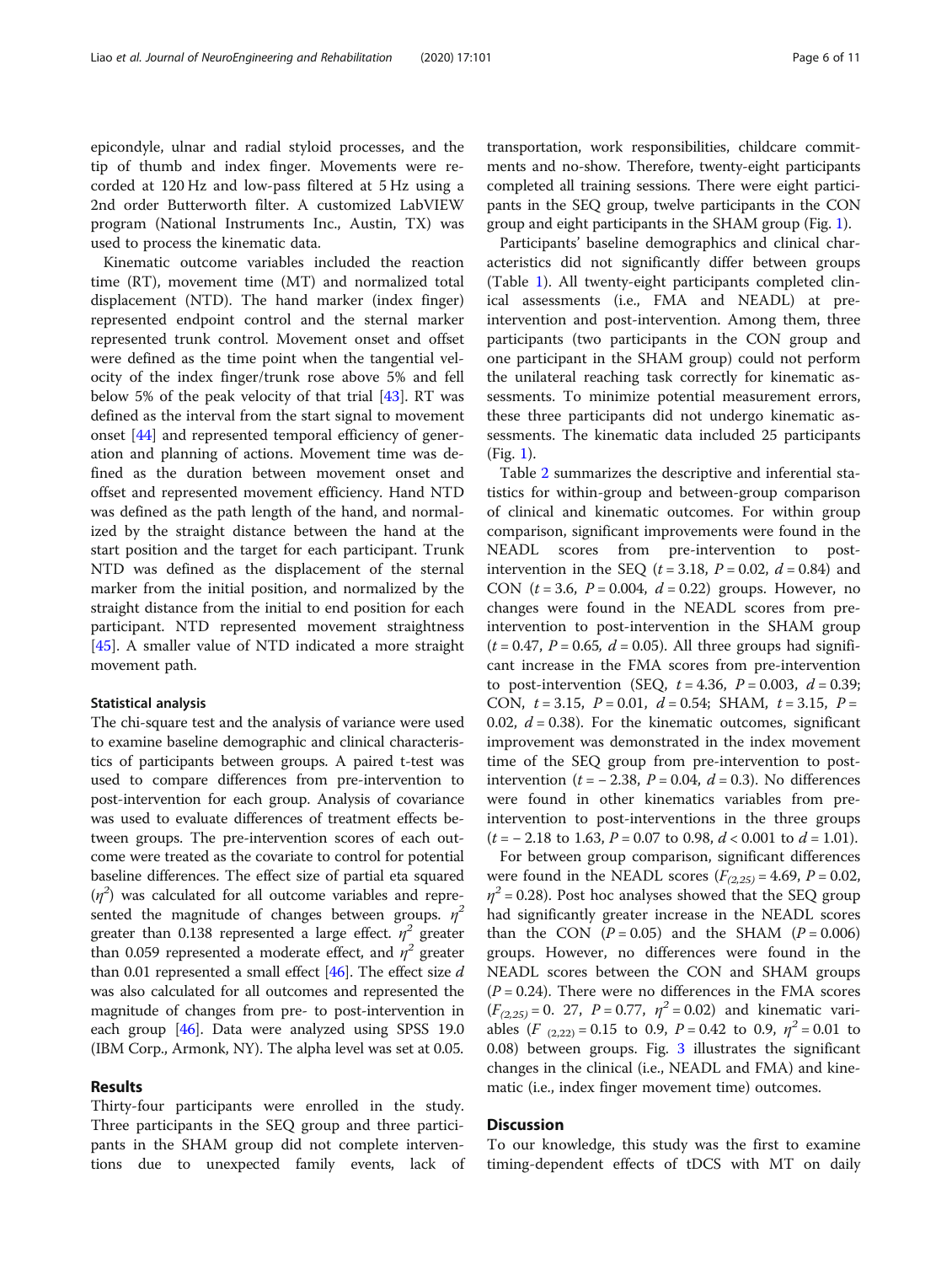| Variables                   | $SEQ (N = 8)$     | $CON (N = 12)$    | $SHAM (N = 8)$    | Statistic <sup>a</sup> | р<br>0.11 |  |
|-----------------------------|-------------------|-------------------|-------------------|------------------------|-----------|--|
| Age (year)                  | $60.18 \pm 4.84$  | $52.04 \pm 8.68$  | $56.45 \pm 9.88$  | 2.43                   |           |  |
| Gender (Male/Female)        | 5/3               | 8/4               | 8/0               | 3.78                   | 0.15      |  |
| Side of lesion (Right/Left) | $2/6$ [45]        | 5/7               | 0/8               | 4.44                   | 0.11      |  |
| Onset time (months)         | $19.63 \pm 12.28$ | $21.92 \pm 11.83$ | $38.13 \pm 36.98$ | 1.75                   | 0.2       |  |
| Hemorrhagic/Ischemic Stroke | 2/6               | 5/7               | 1/7               | 2.07                   | 0.36      |  |
| <b>FMA</b>                  | $37.50 \pm 14.95$ | $36.33 \pm 7.91$  | $30.75 \pm 9.16$  | 0.95                   | 0.4       |  |
| <b>MMSE</b>                 | $28.25 \pm 1.67$  | $28.83 \pm 2.12$  | $27.38 \pm 2.56$  | 1.11                   | 0.35      |  |
| <b>MAS</b>                  | $0.39 \pm 0.17$   | $0.50 \pm 0.28$   | $0.61 \pm 0.24$   | 1.64                   | 0.22      |  |
|                             |                   |                   |                   |                        |           |  |

<span id="page-6-0"></span>Table 1 Demographic and clinical characteristics of the study participants

<sup>a</sup>Statistic associated with the chi-square test for categorical variables and with the analysis of variance for continuous variables. Note: SEQ Sequential group, CON Concurrent group, SHAM Sham group, FMA Fugl-Meyer assessment scale of upper extremity, MMSE Mini-Mental State Examination, MAS Modified Ashworth Scale. Value is presented as mean ± standard deviation (SD)

function and movement control in participants with chronic stroke. We found greater improvements in overall ADL/IADL function in the SEQ group compared to the CON and SHAM groups, indicating that the timing of tDCS may affect restoration of basic and complex ADL abilities for independent living in the community. Furthermore, kinematic analyses revealed that the index movement time significantly reduced only in the SEQ group, but not the CON and SHAM groups. This result indicated that the SEQ group could move the paretic hand more efficiently during unilateral reaching tasks after interventions. By contrast, the CON and SHAM group did not show such improvements in motor control of paretic hands after interventions. All three groups had significant improvements in motor function.

Consistent with our hypothesis, we found timingdependent effects of tDCS with MT. In particular, this timing-dependent effect was exhibited in ADL/IADL function, but not clinical motor function. Applying tDCS prior to MT led to greater benefits on daily function than applying tDCS concurrently with MT. Compared with motor tasks, the ADL/IADL tasks often involve higher levels of motor-cognitive and perceptual processes and require the ability to transfer the learned skills to daily tasks [\[47](#page-10-0)–[49\]](#page-10-0). In this study, during the SEQ condition, the anodal tDCS may serve as a priming stimulus to enhance activity of the lesioned cortex. This priming stimulus would create a favorable/excitable environment of the brain which is beneficial for activating higher-order motor-cognitive processes during the consecutive MT [[50](#page-10-0)–[52](#page-10-0)]. This activated brain state accompanied by repetitive practice of MT might facilitate the cognitive-motor relearning processes and enhance generalization of learned motor skills [[7,](#page-9-0) [53\]](#page-10-0). By contrast, applying tDCS concurrently with MT might generate motor/cognitive interference during the MT practice, and consequently affect the cognitive-motor relearning processes and generalization of learned skills to daily activities [\[53](#page-10-0)–[55\]](#page-10-0). Studies have also reported that

delivering tDCS concurrently with motor/cognitive trainings interfered or abolished the modulatory effects of tDCS [[55](#page-10-0)–[58](#page-10-0)]. Our results were in line with these previous findings suggesting that the effects of tDCS with MT may not be simply additive, and that applying tDCS prior to MT might be a potentially beneficial approach for improving ADL/IADL function more than concurrent tDCS with MT in chronic stroke patients.

Contrary to our hypothesis, motor function improved to a similar extent between groups. These results indicated that there might be potentially no timingdependent effects of tDCS with MT, and combination of tDCS with MT either sequentially or concurrently did not yield to additional benefits on motor function than MT alone. Though surprising, these results were similar to the findings of no add-on effects of tDCS with motorimagery based modality (e.g., brain-computer interface, BCI) or motor training on clinical motor function in several previous studies [[59](#page-10-0)–[61](#page-10-0)]. A recent systematic review of randomized controlled trials of tDCS also did not find additional benefits of tDCS on improving motor function (i.e., FMA scores), but rather benefits of tDCS on enhancing ADL capacity [\[62](#page-10-0)].

However, our finding of similar levels of motor function improvements between the SEQ and CON groups was contrary to the results of one previous study that examined the effects of combined tDCS with MT [[23\]](#page-9-0). In that study, the concurrent-tDCS group showed greater improvements in motor function than that of priortDCS and sham groups. Nevertheless, our study protocol was different from those of the previous study in several ways. First, the stimulation paradigm was different. We stimulated the ipsilesional primary motor cortex while the previous study modulated both ipsilesional and contralesional primary motor cortex. Second, the stimulation intensity was higher (i.e., 2 mA) in our study than the previous study (i.e., 1 mA). Third, our participants received longer duration of interventions (i.e., 20 sessions) than that of previous study (i.e., 10 sessions). It is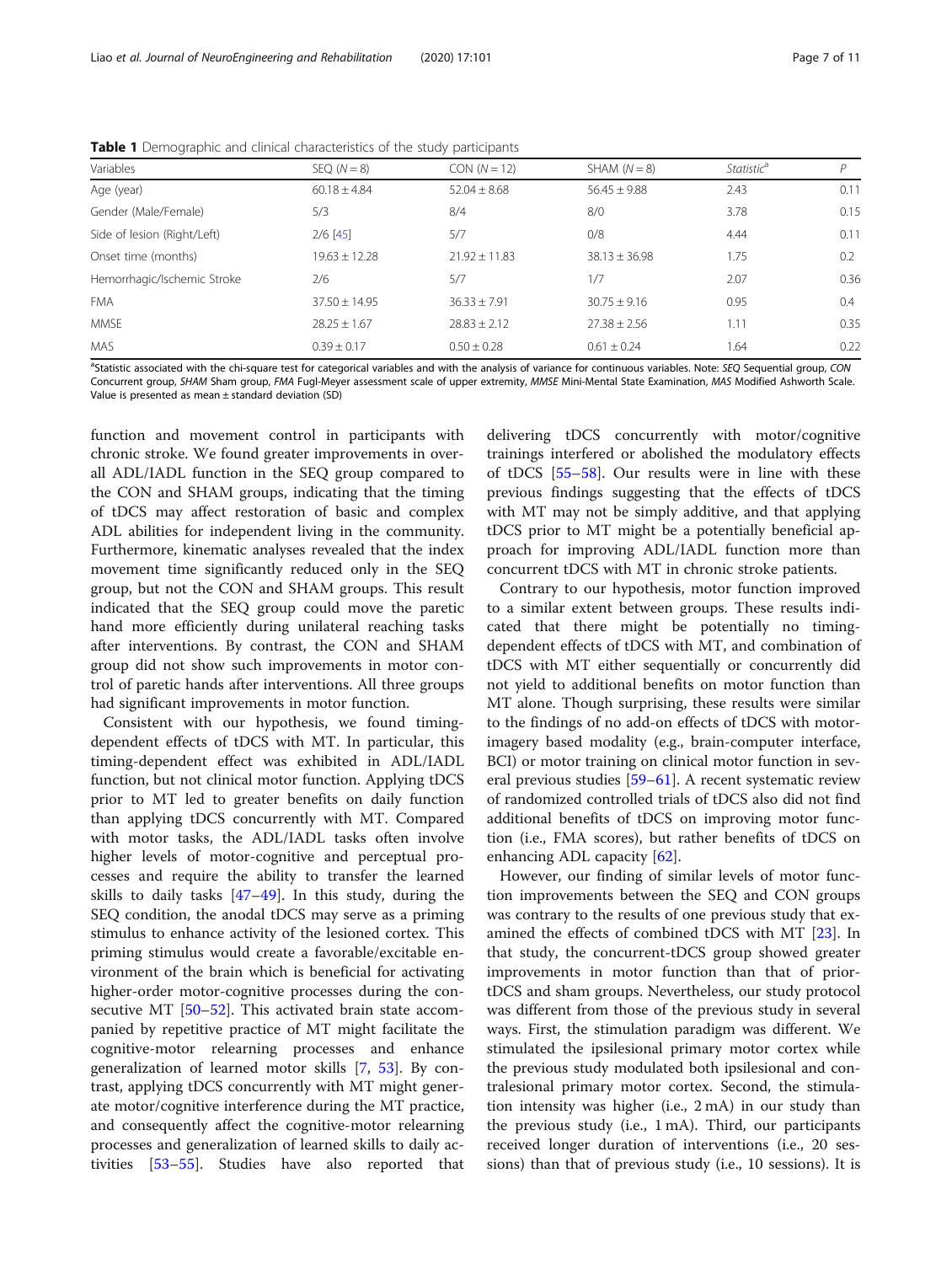<span id="page-7-0"></span>Table 2 Descriptive and inferential statistics of clinical and kinematic outcomes

|                              | Pretreatment            |                      | Posttreatment         |                      | Between-group     |                                          | Within-group |                |       |              |              |         |                      |          |      |             |         |         |
|------------------------------|-------------------------|----------------------|-----------------------|----------------------|-------------------|------------------------------------------|--------------|----------------|-------|--------------|--------------|---------|----------------------|----------|------|-------------|---------|---------|
|                              |                         |                      |                       |                      |                   |                                          |              |                |       | SEQ          |              |         | <b>CON</b>           |          |      | <b>SHAM</b> |         |         |
| Clinical<br><b>Variables</b> | SEQ                     | <b>CON</b>           | SHAM                  | SEQ                  | CON               | SHAM                                     | F            | $\overline{P}$ | $n^2$ |              | $\mathcal P$ | d       | $\ddot{\phantom{1}}$ | P        | d    |             | P       | d       |
|                              | Mean $\pm$<br><b>SD</b> | Mean $\pm$ SD        | Mean<br>$\pm$ SD      | Mean $\pm$<br>SD     | Mean $\pm$ SD     | Mean $\pm$ SD                            |              |                |       |              |              |         |                      |          |      |             |         |         |
| <b>NEADL</b>                 | $28.00 \pm$<br>7.82     | $33.42 \pm$<br>15.63 | $23.88 \pm$<br>8.82   | $35.75 \pm$<br>10.48 | $37.00 \pm 16.46$ | $24.38 \pm 9.98$                         | 4.69         | $0.02*$        | 0.28  | 3.18         | $0.02*$      | 0.84    | 3.60                 | $0.004*$ | 0.22 | 0.47        | 0.65    | 0.05    |
| <b>FMA</b>                   | $37.50 \pm$<br>14.95    | $36.33 \pm$<br>7.91  | $30.75 \pm$<br>9.16   | $43.25 \pm$<br>14.34 |                   | $41.67 \pm 11.41$ $34.50 \pm 10.46$ 0.27 |              | 0.77           |       | $0.02$ 4.36  | $0.003*$     | 0.39    | 3.15                 | $0.01*$  | 0.54 | 3.15        | $0.02*$ | 0.38    |
| <b>Kinematic Variables</b>   |                         |                      |                       |                      |                   |                                          |              |                |       |              |              |         |                      |          |      |             |         |         |
| Trunk RT<br>(sec)            | $0.29 \pm 0.12$         | $0.36 \pm$<br>0.14   | $0.29 +$<br>0.10      | $0.31 \pm$<br>0.78   | $0.27 \pm 0.59$   | $0.29 \pm 0.07$                          | 0.53         | 0.6            | 0.05  | 0.56         | 0.59         | 0.04    | $-1.58$              | 0.15     | 0.21 | 0.09        | 0.93    | < 0.001 |
| Index RT<br>(sec)            | $0.47 \pm 0.17$         | $0.53 \pm$<br>0.12   | $0.52 \pm$<br>0.20    | $0.47 \pm$<br>0.16   | $0.44 \pm 0.18$   | $0.40 \pm 0.09$                          | 0.30         | 0.74           | 0.03  | $-0.03$      | 0.98         | < 0.001 | $-1.25$              | 0.24     | 0.59 | $-1.28$     | 0.25    | 0.77    |
| Trunk MT<br>(sec)            | $2.40 \pm 0.83$         | $2.17 +$<br>0.69     | $2.27 +$<br>1.24      | $1.63 \pm$<br>0.36   | $2.09 \pm 1.14$   | $1.72 \pm 0.58$                          |              | 0.74 0.49      |       | $0.07 -2.18$ | 0.07         | 1.2     | $-0.23$              | 0.83     | 0.08 | $-1.01$     | 0.35    | 0.57    |
| Index MT<br>(sec)            | $2.30 \pm 0.80$         | $1.92 +$<br>0.92     | $1.88\,\pm\,$<br>1.14 | $1.50 \pm$<br>0.37   | $2.00 \pm 1.19$   | $1.66 \pm 0.50$                          | 0.9          | 0.42           | 0.08  | $-2.38$      | $0.04*$      | 0.3     | 0.21                 | 0.84     | 0.08 | $-0.42$     | 0.69    | 0.25    |
| Trunk NTD                    | $1.25 \pm 0.35$         | $2.35 \pm$<br>3.33   | $1.09 +$<br>0.04      | $1.08 \pm$<br>0.48   | $1.12 \pm 0.89$   | $1.16 \pm 0.19$                          | 0.66         | 0.53           | 0.06  | $-1.29$      | 0.24         | 0.4     | $-1.16$              | 0.28     | 0.5  | 0.82        | 0.45    | 0.51    |
| Index NTD                    | $1.99 \pm 0.55$         | $1.76 \pm$<br>0.28   | $1.46 \pm$<br>0.19    | $1.55 \pm$<br>0.28   | $1.68 \pm 0.26$   | $1.84 \pm 0.51$                          | 0.15         | 0.87           | 0.01  | $-1.63$      | 0.15         | 1.01    | $-0.59$              | 0.57     | 0.3  | 1.63        | 0.16    | 0.98    |

SEQ Sequential group, CON Concurrent group, SHAM Sham group, FMA Fugl-Meyer Assessment Scale of Upper extremity, NEADL Nottingham Extended Activities of Daily Living Scale, RT reaction time, MT movement time, NTD normalized total displacement. \*P≦0.05

possible that these differences in tDCS and intervention protocols resulting in the differential findings on motor function between our study and the previous study [\[54](#page-10-0)]. This result also indicated that tDCS parameters such as intensity and duration as well as modules of stimulation might affect the interaction effects of tDCS with MT on motor function, and these factors need to be carefully considered during clinical application. Future studies could examine the timing-dependent effects of tDCS with MT using different tDCS stimulation parameters and intervention protocols to optimize treatment benefits on motor function.

Another important question of this study was whether there would be timing-dependent effects of tDCS with MT on movement control of paretic upper extremity. In addition to clinical outcomes, the kinematic assessments were also employed to objectively track changes of spatial and temporal control of upper extremity. We found that movement efficiency of the paretic hand significantly improved in the SEQ group after interventions. This finding was consistent with the evidence reported by Giacobee et al.  $(2013)$   $[63]$  $[63]$  $[63]$ . In their study, wrist movement kinematics improved only when tDCS was applied sequentially prior to robotic training, but not concurrently with training. As a result, it is possible that the order of tDCS with neurorehabilitation may influence restoration of distal arm movement control such as the wrist and hand. In particular, sequentially combined tDCS with MT may have potentials to improve distal hand control. Our study also indicated that kinematic assessments were sensitive to the timing-dependent effects of tDCS with MT on motor control of the paretic

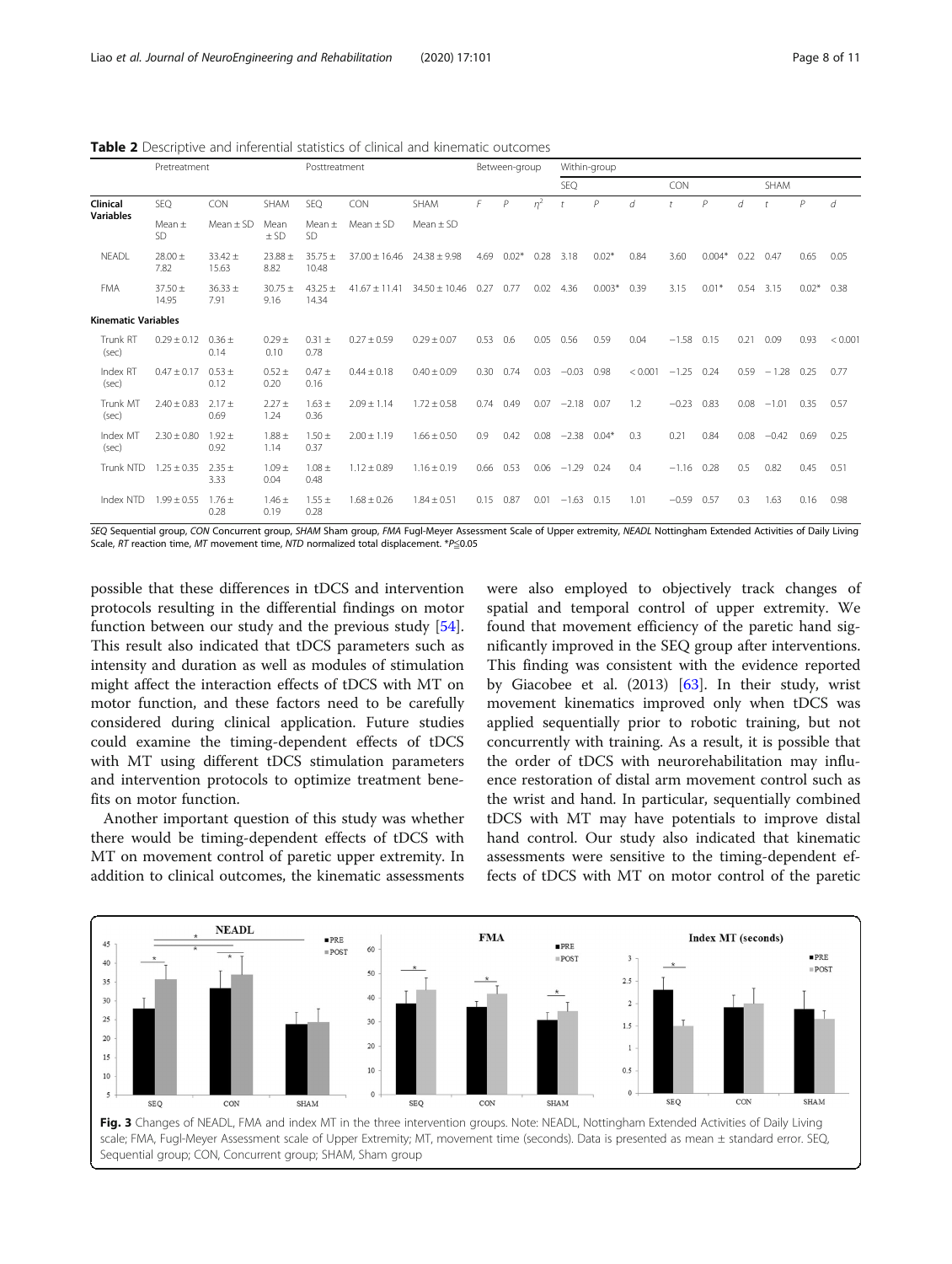<span id="page-8-0"></span>arm because arm performance changes were revealed by kinematic analyses, but not clinical measures. Hence, we recommended future studies to include kinematic assessments to unravel the true add-on effects and timingdependent effects of tDCS with neurorehabilitation interventions regarding paretic arm performance.

Five potential limitations should be considered. First, in view of the clinical characteristics of the enrolled participants, our findings may be applicable only to individuals with mild-to-moderate impairment at the chronic stage. Second, although our study demonstrated timingdependent effects of tDCS with MT on daily function and arm kinematics, it may also be beneficial for future studies to include other outcome measures such as neurophysiological outcomes (e.g., Motor evoked potentials) and neuroimaging outcomes (i.e., brain imaging data). This will help to determine whether the timing of tDCS with MT would affect recovery of neural mechanisms. Third, there were no follow-up assessments. Future studies could evaluate whether the timingdependent effects of tDCS with MT on daily function and hand movement control would be maintained during the follow-up period. Fourth, the functional task training performed in this study was individualized to each participant although the training duration, frequency and categories were standardized for the three groups. Future studies could examine whether the contents of functional task practice would affect treatment effects. Fifth, differential improvements were found in some kinematic outcomes between the three groups although these between-group differences did not reach statistically significant. For example, the normalized total displacement of the index finger and the trunk movement time reduced to the greater extent in the SEQ than the CON and SHAM groups, suggesting potential improvements in the spatial and temporal control of the hand and the trunk primarily in the SEQ group. However, these differences did not reach statistically different between groups, possibly due to the small sample size of this pilot study. Future studies could recruit more participants to determine whether the spatial and temporal kinematic outcomes (i.e., trunk movement time and index movement displacement) would be affected by the timing of tDCS with MT in chronic stroke patients.

## Conclusion

Our study demonstrated potential timing-dependent effects of tDCS with MT on daily function and motor control of paretic hand in chronic stroke patients. Sequentially applying tDCS prior to MT could enhance ADL/IADL function more than applying tDCS concurrently with MT or sham stimulation. Hand movement efficiency also improved in the sequentially combined group. These findings indicated that sequentially combining tDCS prior to MT might be a potentially useful strategy especially for restoration of daily function and paretic hand control for chronic stroke patients, thus may be considered in future clinical application. Further studies with a larger sample size are warranted.

#### Abbreviations

NIBS: Non-invasive brain stimulation; tDCS: Transcranial direct current stimulation; MT: Mirror Therapy; ADL: Activities of daily living; IADL: Instrumental activities of daily living; SEQ: Sequentially combined tDCS with MT; CON: Concurrently combined tDCS with MT; SHAM: Sham tDCS with MT; iM1: Ipsilesional primary motor cortex; EEG: Electroencephalogram; NEADL: Nottingham Extended Activities of Daily Living; FMA: Fugl-Meyer assessment scale of upper extremity; C7: The 7th cervical vertebra; T4: The 4th thoracic vertebra; RT: Reaction time; MT: Movement time; NTD: Normalized total displacement

#### Authors' contributions

WWL and CWC contributed equally to the manuscript. WWL and CWC wrote the first draft of the manuscript. CWC contributed to data analyses. WWL revised and completed the manuscript. CYW contributed to development of the study protocol, grant application, project management and revision of manuscript. All authors involved in interpretation and revision of this study. All authors read and approved the final manuscript.

#### Funding

This study was supported by Chang Gung Memorial Hospital (BMRP553), Healthy Aging Research Center, Chang Gung University from the Featured Areas Research Center Program within the Framework of the Higher Education Sprout Project by the Ministry of Education (MOE) in Taiwan (EMRPD1I0451), National Health Research Institutes (NHRI-EX108-10604PI), and the Ministry of Science and Technology (MOST 105–2314-B-182-037- MY3, 108–2314-B-182-040-MY3) in Taiwan.

## Availability of data and materials

The datasets used and/or analyzed during the current study are available from the corresponding author on reasonable request.

#### Ethics approval and consent to participate

All participants gave their written informed consent prior to participate in this study. Approval of this study was obtained from the Institutional Review Board of Chang Gung Memorial Hospital, Taiyuan, Taiwan.

#### Consent for publication

Not applicable.

#### Competing interests

The authors declare that they have no competing interests.

#### Author details

<sup>1</sup>Department of Occupational Therapy and Graduate Institute of Behavioral Sciences, College of Medicine, Chang Gung University, 259 Wen-hwa 1st Road, Taoyuan City, Taiwan. <sup>2</sup> Department of Occupational Therapy, I-Shou University, Kaohsiung, Taiwan. <sup>3</sup>School of Occupational Therapy, College of Medicine, National Taiwan University, Taipei, Taiwan. <sup>4</sup>Division of Occupational Therapy, Department of Physical Medicine and Rehabilitation, National Taiwan University Hospital, Taipei, Taiwan. <sup>5</sup>Healthy Aging Research Center, Chang Gung University, Taoyuan, Taiwan. <sup>6</sup>Department of Physical Medicine and Rehabilitation, Chang Gung Memorial Hospital, Linkou, Taiwan. 7 Department of Rehabilitation, Taipei Tzu Chi Hospital, The Buddhist Tzu-Chi Medical Foundation, Taipei, Taiwan. <sup>8</sup>Kaohsiung Chang Gung Memorial Hospital, Kaohsiung, Taiwan. <sup>9</sup>Graduate Institute of Early Intervention, College of Medicine, Chang Gung University, Taoyuan, Taiwan.

## Received: 20 November 2019 Accepted: 6 July 2020 Published online: 20 July 2020

#### References

1. Benjamin Emelia J, Muntner P, Alonso A, Bittencourt Marcio S, Callaway Clifton W, Carson April P, et al. Heart disease and stroke statistics—2019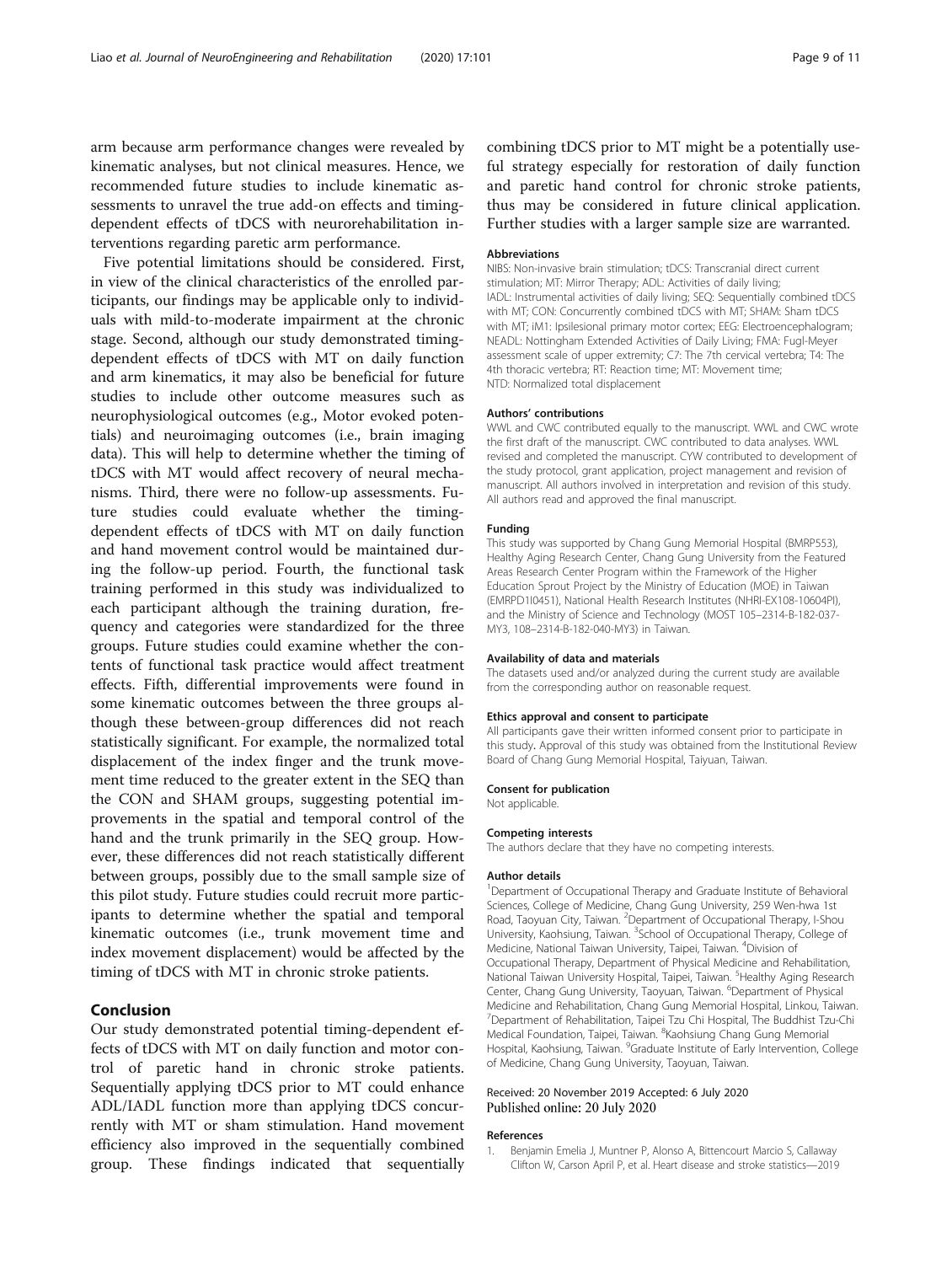<span id="page-9-0"></span>update: a report from the American Heart Association. Circulation. 2019;139: e56–e528.

- 2. Billinger SA, Arena R, Bernhardt J, Eng JJ, Franklin BA, Johnson CM, et al. Physical activity and exercise recommendations for stroke survivors: a statement for healthcare professionals from the American Heart Association/American Stroke Association. Stroke. 2014;45:2532–53.
- 3. Carod-Artal FJ, Egido JA. Quality of life after stroke: the importance of a good recovery. Cerebrovasc Dis. 2009;27:204–14.
- 4. Claflin ES, Krishnan C, Khot SP. Emerging treatments for motor rehabilitation after stroke. Neurohospitalist. 2015;5:77–88.
- Pollock A, Farmer SE, Brady MC, Langhorne P, Mead GE, Mehrholz J, et al. Interventions for improving upper limb function after stroke. Cochrane Database Syst Rev. 2014;2014:CD010820.
- 6. Rensink M, Schuurmans M, Lindeman E, Hafsteinsdóttir T. Task-oriented training in rehabilitation after stroke: systematic review. J Adv Nurs. 2009;65: 737–54.
- 7. Kang N, Summers JJ, Cauraugh JH. Transcranial direct current stimulation facilitates motor learning post-stroke: a systematic review and meta-analysis. J Neurol Neurosurg Psychiatry. 2016;87:345–55.
- 8. Page SJ, Cunningham DA, Plow E, Blazak B. It takes two: noninvasive brain stimulation combined with neurorehabilitation. Arch Phys Med Rehabil. 2015;96:89–93.
- 9. Bolognini N, Pascual-Leone A, Fregni F. Using non-invasive brain stimulation to augment motor training-induced plasticity. J Neuroeng Rehabil. 2009;6:8.
- 10. Thieme H, Morkisch N, Mehrholz J, Pohl M, Behrens J, Borgetto B, et al. Mirror therapy for improving motor function after stroke. Cochrane Database Syst Rev. 2018;7:CD008449.
- 11. Deconinck FJ, Smorenburg AR, Benham A, Ledebt A, Feltham MG, Savelsbergh GJ. Reflections on mirror therapy: a systematic review of the effect of mirror visual feedback on the brain. Neurorehabil Neural Repair. 2015;29:349–61.
- 12. Altschuler EL, Wisdom SB, Stone L, Foster C, Galasko D, Llewellyn DME, et al. Rehabilitation of hemiparesis after stroke with a mirror. Lancet. 1999;353: 2035–6.
- 13. Wu CY, Huang PC, Chen YT, Lin KC, Yang HW. Effects of mirror therapy on motor and sensory recovery in chronic stroke: a randomized controlled trial. Arch Phys Med Rehabil. 2013;94:1023–30.
- 14. Nitsche MA, Paulus W. Excitability changes induced in the human motor cortex by weak transcranial direct current stimulation. J Physiol. 2000;527:633–9.
- 15. Stagg CJ, Nitsche MA. Physiological basis of transcranial direct current stimulation. Neuroscientist. 2011;17:37–53.
- 16. Fleming MK, Rothwell JC, Sztriha L, Teo JT, Newham DJ. The effect of transcranial direct current stimulation on motor sequence learning and upper limb function after stroke. Clin Neurophysiol. 2017;128:1389–98.
- 17. Hamoudi M, Schambra HM, Fritsch B, Schoechlin-Marx A, Weiller C, Cohen LG, et al. Transcranial direct current stimulation enhances motor skill learning but not generalization in chronic stroke. Neurorehabil Neural Repair. 2018;32:295–308.
- 18. Lefebvre S, Dricot L, Laloux P, Desfontaines P, Evrard F, Peeters A, et al. Increased functional connectivity one week after motor learning and tDCS in stroke patients. Neuroscience. 2017;340:424–35.
- 19. Rocha S, Silva E, Foerster Á, Wiesiolek C, Chagas AP, Machado G, et al. The impact of transcranial direct current stimulation (tDCS) combined with modified constraint-induced movement therapy (mCIMT) on upper limb function in chronic stroke: a double-blind randomized controlled trial. Disabil Rehabil. 2016;38:653–60.
- 20. Lee SJ, Chun MH. Combination Transcranial direct current stimulation and virtual reality therapy for upper extremity training in patients with subacute stroke. Arch Phys Med Rehabil. 2014;95:431–8.
- 21. O'Brien AT, Bertolucci F, Torrealba-Acosta G, Huerta R, Fregni F, Thibaut A. Non-invasive brain stimulation for fine motor improvement after stroke: a meta-analysis. Eur J Neurol. 2018;25:1017–26.
- 22. Stagg C, Jayaram G, Pastor D, Kincses Z, Matthews P, Johansen-Berg H. Polarity and timing-dependent effects of transcranial direct current stimulation in explicit motor learning. Neuropsychologia. 2011;49:800–4.
- 23. Jin M, Zhang Z, Bai Z, Fong KNK. Timing-dependent interaction effects of tDCS with mirror therapy on upper extremity motor recovery in patients with chronic stroke: a randomized controlled pilot study. J Neurol Sci. 2019; 405:116436.
- 24. Cho H-S, Cha H-G. Effect of mirror therapy with tDCS on functional recovery of the upper extremity of stroke patients. J Phys Ther Sci. 2015;27:1045–7.
- 25. Schwarz A, Kanzler Christoph M, Lambercy O, Luft Andreas R, Veerbeek Janne M. Systematic review on kinematic assessments of upper limb movements after stroke. Stroke. 2019;50:718–27.
- 26. Lum PS, Mulroy S, Amdur RL, Requejo P, Prilutsky BI, Dromerick AW. Gains in upper extremity function after stroke via recovery or compensation: potential differential effects on amount of real-world limb use. Top Stroke Rehabil. 2009;16:237–53.
- 27. van Dokkum L, Hauret I, Mottet D, Froger J, Metrot J, Laffont I. The contribution of kinematics in the assessment of upper limb motor recovery early after stroke. Neurorehabil Neural Repair. 2014;28:4–12.
- 28. Woodbury ML, Velozo CA, Richards LG, Duncan PW. Rasch analysis staging methodology to classify upper extremity movement impairment after stroke. Arch Phys Med Rehabil. 2013;94:1527–33.
- 29. Rossi S, Hallett M, Rossini PM, Pascual-Leone A. Safety, ethical considerations, and application guidelines for the use of transcranial magnetic stimulation in clinical practice and research. Clin Neurophysiol. 2009;120:2008–39.
- 30. Hsieh YW, Liing RJ, Lin KC, Wu CY, Liou TH, Lin JC, et al. Sequencing bilateral robot-assisted arm therapy and constraint-induced therapy improves reach to press and trunk kinematics in patients with stroke. J Neuroeng Rehabil. 2016;13:31.
- 31. Butler AJ, Shuster M, O'Hara E, Hurley K, Middlebrooks D, Guilkey K. A metaanalysis of the efficacy of anodal transcranial direct current stimulation for upper limb motor recovery in stroke survivors. J Hand Ther. 2013;26:162–71.
- 32. Bastani A, Jaberzadeh S. Does anodal transcranial direct current stimulation enhance excitability of the motor cortex and motor function in healthy individuals and subjects with stroke: a systematic review and meta-analysis. Clin Neurophysiol. 2012;123:644–57.
- 33. Pavlova E, Kuo M-F, Nitsche MA, Borg J. Transcranial direct current stimulation of the premotor cortex: effects on hand dexterity. Brain Res. 2014;1576:52–62.
- 34. Tedesco Triccas L, Burridge JH, Hughes AM, Pickering RM, Desikan M, Rothwell JC, et al. Multiple sessions of transcranial direct current stimulation and upper extremity rehabilitation in stroke: a review and meta-analysis. Clin Neurophysiol. 2016;127:946–55.
- 35. Russo C, Souza Carneiro MI, Bolognini N, Fregni F. Safety review of Transcranial direct current stimulation in stroke. Neuromodulation. 2017;20: 215–22.
- 36. Wiethoff S, Hamada M, Rothwell JC. Variability in response to transcranial direct current stimulation of the motor cortex. Brain Stimul. 2014;7:468–75.
- 37. Dyke K, Kim S, Jackson GM, Jackson SR. Intra-subject consistency and reliability of response following 2 mA Transcranial direct current stimulation. Brain Stimul. 2016;9:819–25.
- 38. Chew T, Ho KA, Loo CK. Inter- and intra-individual variability in response to Transcranial direct current stimulation (tDCS) at varying current intensities. Brain Stimul. 2015;8:1130–7.
- 39. Wu CY, Chuang LI, Lin KC, Hong WH. Responsiveness, minimal detectable change, and minimal clinically important difference of the Nottingham extended activities of daily living scale in patients with improved performance after stroke rehabilitation. Arch Phys Med Rehabil. 2011;92:1281–7.
- 40. Sarker SJ, Rudd AG, Douiri A, Wolfe CD. Comparison of 2 extended activities of daily living scales with the Barthel index and predictors of their outcomes: cohort study within the South London stroke register (SLSR). Stroke. 2012;43:1362–9.
- 41. Fugl-Meyer AR, Jääskö L, Leyman I, Olsson S, Steglind S. The post-stroke hemiplegic patient. 1. A method for evaluation of physical performance. Scand J Rehabil Med. 1975;7:13–31.
- 42. Sullivan KJ, Tilson JK, Cen SY, Rose DK, Hershberg J, Correa A, et al. Fugl-Meyer assessment of sensorimotor function after stroke: standardized training procedure for clinical practice and clinical trials. Stroke. 2011;42: 427–32.
- 43. Michaelsen Stella M, Dannenbaum R, Levin MF. Task-specific training with trunk restraint on arm recovery in stroke. Stroke. 2006;37:186–92.
- 44. Brooks VB, Watts SL. Adaptive programing of arm movements. J Mot Behav. 1988;20:117–32.
- 45. Wu CY, Lin KC, Chen HC, Chen IH, Hong WH. Effects of modified constraintinduced movement therapy on movement kinematics and daily function in patients with stroke: a kinematic study of motor control mechanisms. Neurorehabil Neural Repair. 2007;21:460–6.
- 46. Cohen J. Statistical power analysis for the social sciences; 1988.